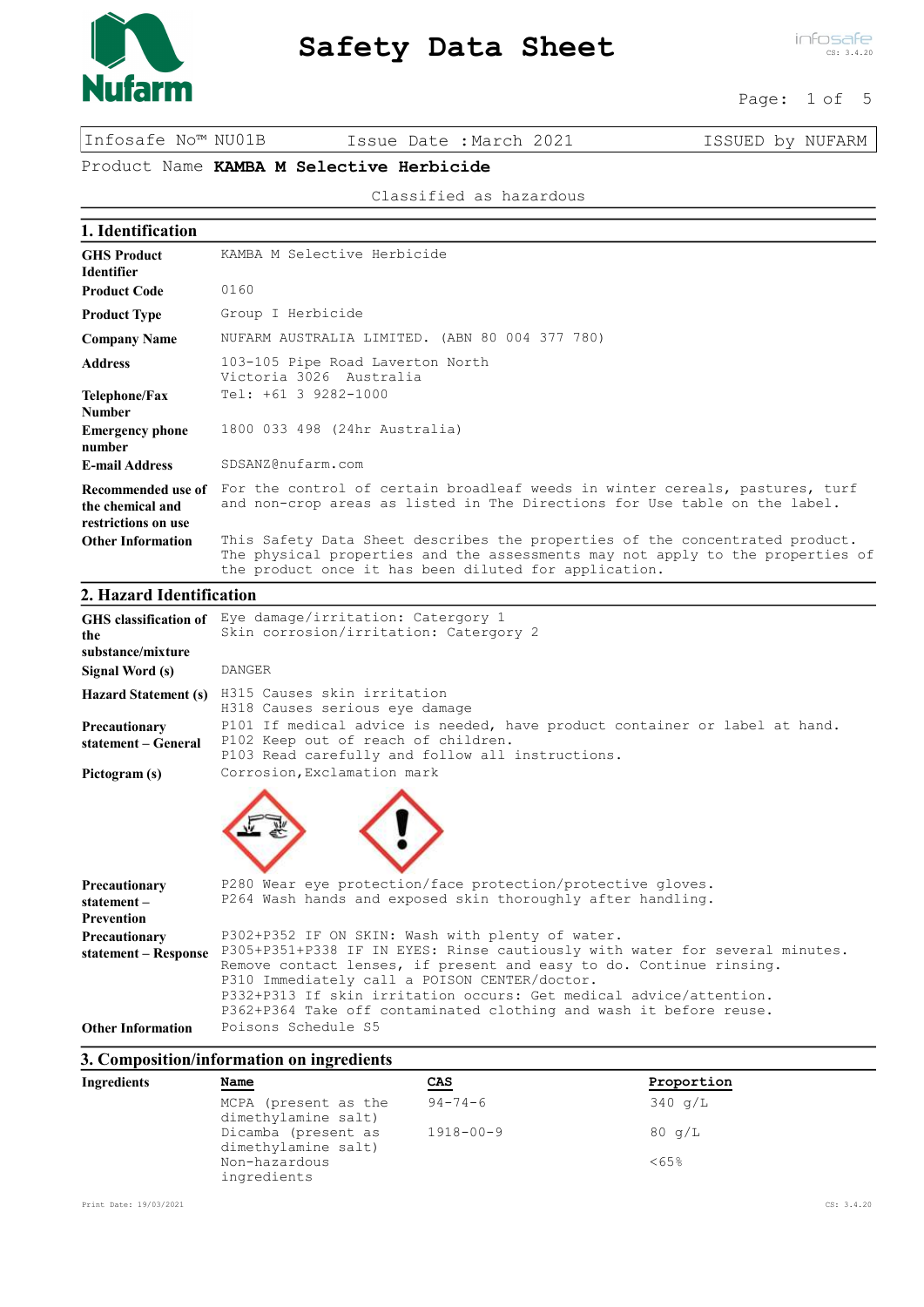

infosafe CS: 3.4.20

#### Page: 2 of 5

Infosafe No™ NU01B Issue Date :March 2021 ISSUED by NUFARM

# Product Name KAMBA M Selective Herbicide

#### Classified as hazardous

### 4. First-aid measures

| <b>Inhalation</b>           | Remove affected person to fresh air until recovered. Obtain medical advice.                                                                                                                                                                                                                                        |  |
|-----------------------------|--------------------------------------------------------------------------------------------------------------------------------------------------------------------------------------------------------------------------------------------------------------------------------------------------------------------|--|
| Ingestion                   | Rinse mouth thoroughly with water.<br>If swallowed do NOT induce vomiting; seek medical advice immediately and<br>show this container or label or contact the Poisons Information Centre on 13<br>11 26 (Aust). Make every effort to prevent vomit from entering the lungs by<br>careful placement of the patient. |  |
| <b>Skin</b>                 | Wash affected areas thoroughly with soap and water.<br>Remove contaminated clothing and launder before re-use.                                                                                                                                                                                                     |  |
| Eye contact                 | If in eyes, hold eyelids open and wash with copious amounts of water for at<br>least 15 minutes.                                                                                                                                                                                                                   |  |
| <b>First Aid Facilities</b> | If poisoning occurs, contact a doctor or the Poisons Information Centre<br>(Australia) on 13 11 26.                                                                                                                                                                                                                |  |
| <b>Advice to Doctor</b>     | Treat symptomatically.                                                                                                                                                                                                                                                                                             |  |

## 5. Fire-fighting measures

| <b>Suitable</b><br>extinguishing media                                                         | Water fog, foam, carbon dioxide or dry chemical.                                                                                                                         |
|------------------------------------------------------------------------------------------------|--------------------------------------------------------------------------------------------------------------------------------------------------------------------------|
| <b>Hazards</b> from<br><b>Combustion</b><br><b>Products</b>                                    | Non-combustible.<br>If involved in a fire, it will emit hydrogen chloride and possibly<br>organochlorine compounds.                                                      |
| <b>Special Protective</b><br><b>Equipment for fire</b><br>fighters<br><b>Other Information</b> | Breathable air apparatus may have to be worn if material is involved in fires<br>especially in confined spaces.<br>STOP FIRE WATER FROM ENTERING DRAINS OR WATER BODIES. |

# 6. Accidental release measures

| Spills & Disposal                                   | Contain spill and absorb with clay, sand, soil or proprietary absorbent (such<br>as vermiculite).<br>Collect spilled material and waste in sealable open-top type containers for<br>disposal. |
|-----------------------------------------------------|-----------------------------------------------------------------------------------------------------------------------------------------------------------------------------------------------|
| <b>Clean-up Methods -</b><br><b>Large Spillages</b> | Dispose of at a landfill in accordance with local requlations.<br>Place damaged containers in recovery bins (if available) and return to<br>manufacturer.                                     |
|                                                     |                                                                                                                                                                                               |

## 7. Handling and storage

| <b>Precautions for Safe</b><br>Handling                                   | Do NOT spray in high winds.<br>Do NOT contaminate dams, rivers or streams, or any other water bodies with<br>pesticide or used containers.                                                                                                                                                                                                                                                                                                                                                                                                                       |
|---------------------------------------------------------------------------|------------------------------------------------------------------------------------------------------------------------------------------------------------------------------------------------------------------------------------------------------------------------------------------------------------------------------------------------------------------------------------------------------------------------------------------------------------------------------------------------------------------------------------------------------------------|
| <b>Conditions for safe</b><br>storage, including<br>any incompatibilities | Store in the closed, original container in a dry, cool well ventilated area<br>out of direct sunlight.<br>Keep container tightly sealed and do not store with seed, fertilisers or<br>foodstuffs.                                                                                                                                                                                                                                                                                                                                                                |
| <b>Other Information</b>                                                  | Equipment that has been used for this chemical should not be used for the<br>application of other materials to sensitive plants, unless it has been well<br>washed out with hot soapy water or 1% solution of ammonia, followed by several<br>clear water rinses.<br>Do not use on or in situations where damage to susceptible crops or plants<br>such as cotton, tobacco, tomatoes, flowers, vines, fruit trees or other<br>susceptible crop plants may result from direct application or drift.<br>Always read the label and any attached leaflet before use. |

# 8. Exposure controls/personal protection

| Occupational          | No biological exposure limit allocated.                                     |  |
|-----------------------|-----------------------------------------------------------------------------|--|
| exposure limit values | No exposure standard has been established for this product.                 |  |
| Appropriate           | Handle in well ventilated areas, generally natural ventilation is adequate. |  |
| engineering controls  |                                                                             |  |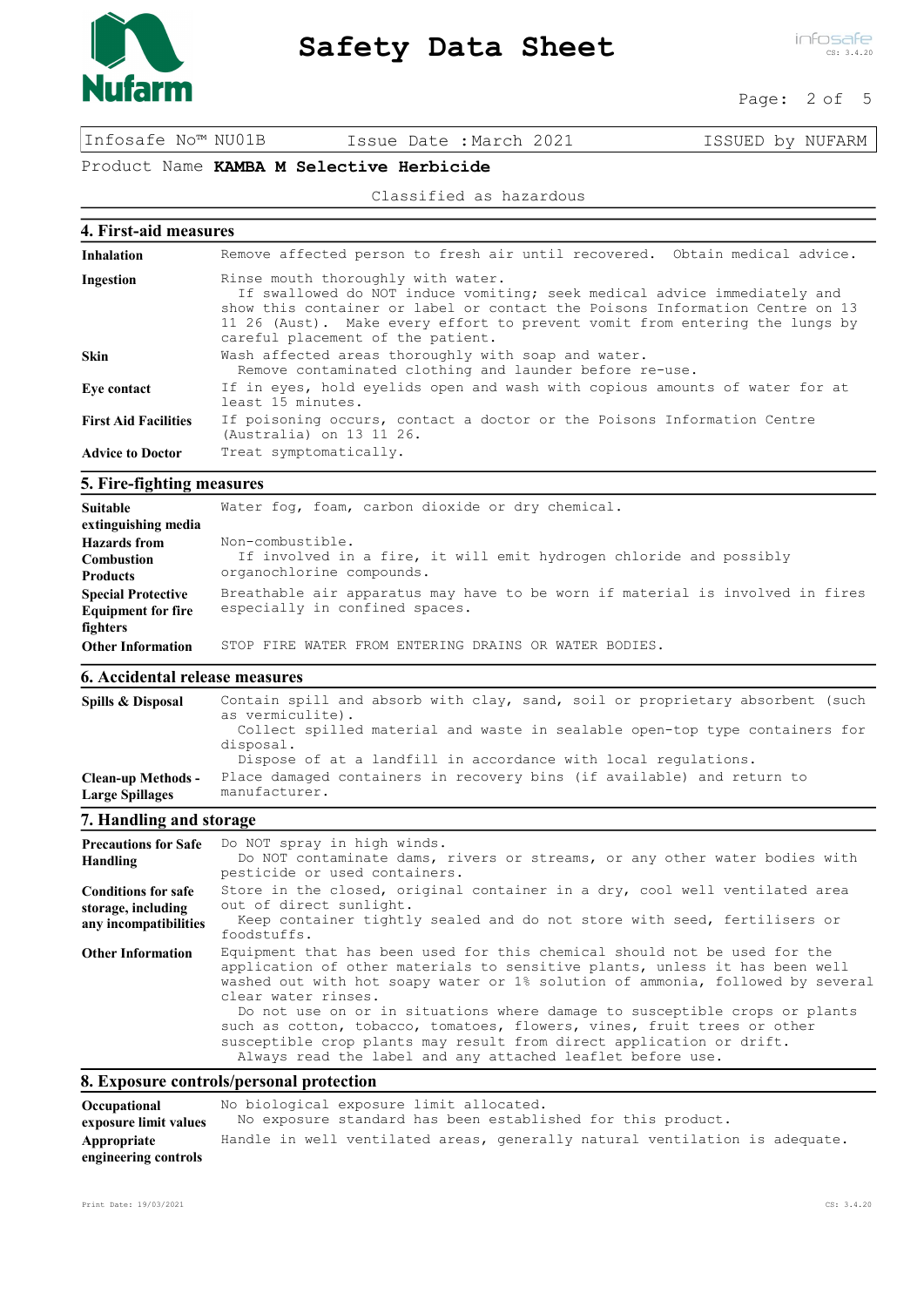

infosafe CS: 3.4.20

#### Page: 3 of 5

Infosafe No™ NU01B Issue Date :March 2021 ISSUED by NUFARM

#### Product Name KAMBA M Selective Herbicide

|                                                                     | Classified as hazardous                                                                                                                                                                                    |  |
|---------------------------------------------------------------------|------------------------------------------------------------------------------------------------------------------------------------------------------------------------------------------------------------|--|
| <b>Personal Protective</b><br>Equipment                             | When opening the container, preparing spray and using the prepared spray wear<br>cotton overalls buttoned to the neck and wrist and a washable hat,<br>elbow-length PVC gloves and face shield or goggles. |  |
| <b>Hygiene Measures</b>                                             | After use and before eating, drinking or smoking, wash hands, arms and face<br>thoroughly with soap and water.<br>After each day's use, wash contaminated clothing and safety equipment.                   |  |
| <b>Requirements</b><br><b>Concerning Special</b><br><b>Training</b> | Check State or Territory regulations that require people who use pesticides in<br>their job or business to have training in the application of the materials.                                              |  |
| 9. Physical and chemical properties                                 |                                                                                                                                                                                                            |  |

| Form                       | Liquid                             |
|----------------------------|------------------------------------|
| Appearance                 | Amber liquid                       |
| Odour                      | Mild amine odour                   |
| <b>Melting Point</b>       | < 0                                |
| <b>Boiling Point</b>       | $100^{\circ}$ C (water)            |
| <b>Solubility in Water</b> | Soluble in water.                  |
| <b>Specific Gravity</b>    | $1.116$ @ 20 $^{\circ}$ C          |
| pН                         | pH $8.5 - 9.0$ (for product as is) |
| <b>Volatile Component</b>  | $~\sim~50\%$                       |
| <b>Flammability</b>        | Non combustible material.          |

## 10. Stability and reactivity

| <b>Chemical Stability</b>                 | Stable under normal conditions.                                                                                                                                                                                                                                                                                                                                                                    |  |
|-------------------------------------------|----------------------------------------------------------------------------------------------------------------------------------------------------------------------------------------------------------------------------------------------------------------------------------------------------------------------------------------------------------------------------------------------------|--|
| Incompatible<br><b>Materials</b>          | Reaction of the concentrate or spray mix with acids will precipitate solid<br>dicamba and MCPA and largely de-activate the product and cause blockages in<br>spray equipment.<br>The addition of a strong alkali such as caustic soda will cause release of<br>dimethylamine vapour.<br>Dimethylamine is moderately toxic, LD50 (oral, rat) is 700 mg/kg and a TLV<br>of 2 ppm (TWA) has been set. |  |
| Possibility of<br>hazardous reactions     | Keep away from strong oxidising agents.                                                                                                                                                                                                                                                                                                                                                            |  |
| <b>Hazardous</b><br><b>Polymerization</b> | Hazardous polymerisation is not possible.                                                                                                                                                                                                                                                                                                                                                          |  |

## 11. Toxicological Information

| <b>Toxicology</b><br><b>Information</b>      | No harmful effects are expected if the precautions on the label and this MSDS<br>are followed.                                       |
|----------------------------------------------|--------------------------------------------------------------------------------------------------------------------------------------|
| <b>Acute Toxicity - Oral</b>                 | LD50 (rat) 1707 mg/kg for dicamba<br>LD50 (rat) 700 mg/kg for MCPA<br>LD50 (mice) 550 mg/kg for MCPA                                 |
| <b>Acute Toxicity -</b><br>Dermal            | LD50 (rabbit) $>2000$ mg/kg for dicamba<br>LD50 (rat) >1000 mg/kg for MCPA                                                           |
| <b>Acute Toxicity -</b><br><b>Inhalation</b> | LC50 (rat) (4hr) >9.6 mg/l for dicamba<br>LC50 (rat) (4hr) $>6.36$ mg/l for MCPA                                                     |
| <b>Inhalation</b>                            | Not a likely route of exposure when handling the concentrate.<br>When applying the product as a spray avoid breathing in spray mist. |
| <b>Skin</b>                                  | Will irritate the skin.                                                                                                              |
| Eve                                          | The concentrate will cause severe irritation and possible damage unless washed<br>off immediately.                                   |
| Carcinogenicity                              | The weight of the evidence is that dicamba is not carcinogenic.                                                                      |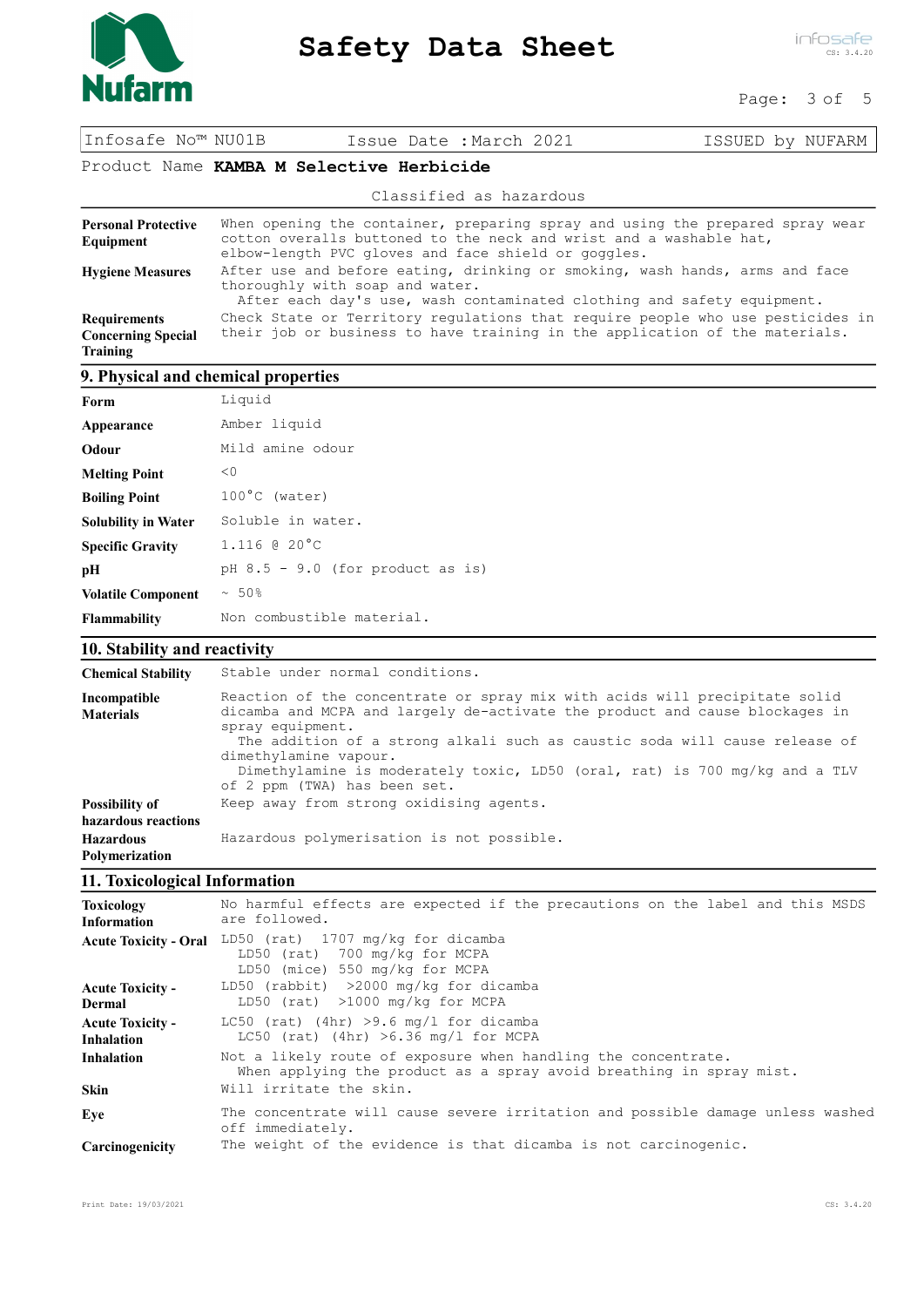

## Page: 4 of 5

Infosafe No™ NU01B Issue Date :March 2021 ISSUED by NUFARM

# Product Name KAMBA M Selective Herbicide

#### Classified as hazardous

| Reproductive<br><b>Toxicity</b>         | Data indicates no reproductive effects.<br>Data indicates no teratogenic effects.<br>Information is for dicamba.                                                                                                                                                                                                                                                                            |
|-----------------------------------------|---------------------------------------------------------------------------------------------------------------------------------------------------------------------------------------------------------------------------------------------------------------------------------------------------------------------------------------------------------------------------------------------|
| <b>Chronic Effects</b>                  | Liver and kidney damage has been noted in laboratory animals that have been<br>fed excessive doses of MCPA.                                                                                                                                                                                                                                                                                 |
| <b>Serious eye</b><br>damage/irritation | Kamba M is a severe eye irritant.<br>Risk of serious damage to eyes.                                                                                                                                                                                                                                                                                                                        |
| Mutagenicity                            | Data indicates no mutagenic effects.                                                                                                                                                                                                                                                                                                                                                        |
| <b>Skin</b><br>corrosion/irritation     | Irritant                                                                                                                                                                                                                                                                                                                                                                                    |
| <b>Other Information</b>                | The Australian Acceptable Daily Intake (ADI) for dicamba for a human is 0.03<br>mg/kg/day, set for the public for daily, lifetime exposure. This is based on<br>the NOEL of 3 mg/kg/day, the level determined to show no effects during long<br>term exposure for the most sensitive indicators and the most sensitive<br>species. (Ref: Aust Govt Dept. of APVMA, 'ADI List', April 2020). |

ADI for MCPA is 0.01 mg/kg/day, NOEL 1.1 mg/kg/day.

## 12. Ecological information

| Persistence and<br>degradability                  | Loss from soil is principally by microbial degradation.<br>Average field half life of dicamba is 14 days.<br>Average field half life of MCPA is 7 days.                                                                   |
|---------------------------------------------------|---------------------------------------------------------------------------------------------------------------------------------------------------------------------------------------------------------------------------|
| <b>Other Precautions</b>                          | Do not contaminate dams, waterways or sewers with this product or the<br>containers which have held this product.                                                                                                         |
| Environmental<br><b>Protection</b>                | Spray drift can cause damage, read the label for more information.                                                                                                                                                        |
|                                                   | Acute Toxicity - Fish LC50 (96hr) for rainbow trout and bluegill sunfish is 135 mg/l for dicamba<br>LC50 (96hr) for rainbow trout is $50 - 560$ mg/l for MCPA<br>LC50 (96hr) for bluegill sunfish is $>135$ mg/l for MCPA |
| <b>Acute Toxicity -</b><br>Daphnia                | LC50 (48hr) for daphnia is 110 $mq/l$ for dicamba.<br>LC50 (48hr) for daphnia is $>190$ mg/l for MCPA.                                                                                                                    |
| <b>Acute Toxicity -</b><br><b>Other Organisms</b> | Bees: Not toxic to bees. LD50 for dicamba is $>100$ $\mu q$ /bee.<br>Bees: Not toxic to bees. LD50 for MCPA is 104 µq/bee.<br>LD50 for bobwhite quail is 377 mg/kg for MCPA<br>Low toxicity to birds.                     |

# 13. Disposal considerations

| <b>Product Disposal</b>   | On site disposal of the concentrated product is not acceptable.<br>Ideally, the product should be used for its intended purpose. If there is a<br>need to dispose of the product, approach local authorities who hold periodic<br>collections of unwanted chemicals (ChemClear®).                                                                                                                                                                                                                                                                                                                                                                                                                                                                                                                                                                                                                                                                                                                                                                                                                                                                                     |
|---------------------------|-----------------------------------------------------------------------------------------------------------------------------------------------------------------------------------------------------------------------------------------------------------------------------------------------------------------------------------------------------------------------------------------------------------------------------------------------------------------------------------------------------------------------------------------------------------------------------------------------------------------------------------------------------------------------------------------------------------------------------------------------------------------------------------------------------------------------------------------------------------------------------------------------------------------------------------------------------------------------------------------------------------------------------------------------------------------------------------------------------------------------------------------------------------------------|
| <b>Container Disposal</b> | Do not use this container for any other purpose.<br>Triple or preferably pressure rinse containers before disposal. Add<br>rinsings to the spray tank.<br>If recycling, replace cap and return clean containers to recycler or<br>designated collection point.<br>If not recycling, break, crush or puncture and deliver empty packaging for<br>appropriate disposal at an approved waste management facility.<br>If an approved waste management facility is not available, bury the empty<br>packaging 500mm below the surface in a disposal pit specifically marked and<br>set up for this purpose clear of waterways, desirable vegetation and tree<br>roots, in compliance with relevant local, state or territory government<br>requlations.<br>Empty containers and product should not be burnt.<br>drumMUSTER is the national program for the collection and recycling of<br>empty, cleaned, non returnable crop production and on-farm animal health<br>chemical containers. If the label on your container carries the drumMUSTER<br>symbol, triple rinse the container, ring your local Council, and offer the<br>container for collection in the program. |

## 14. Transport information